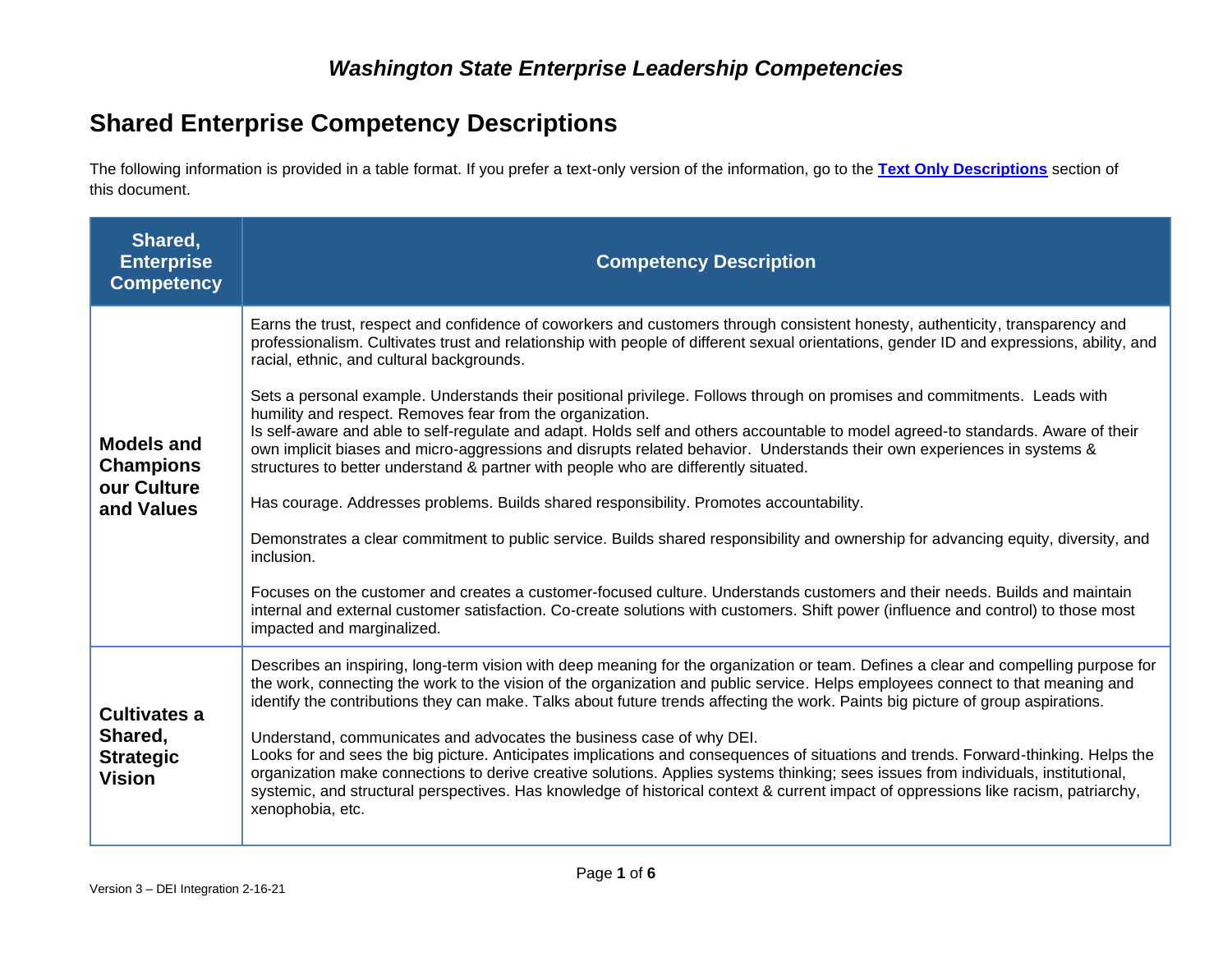| Shared,<br><b>Enterprise</b><br><b>Competency</b>             | <b>Competency Description</b>                                                                                                                                                                                                                                                                                                                                                                                                                                                                                                                                                                                                                                                                                                                                                                                   |
|---------------------------------------------------------------|-----------------------------------------------------------------------------------------------------------------------------------------------------------------------------------------------------------------------------------------------------------------------------------------------------------------------------------------------------------------------------------------------------------------------------------------------------------------------------------------------------------------------------------------------------------------------------------------------------------------------------------------------------------------------------------------------------------------------------------------------------------------------------------------------------------------|
|                                                               |                                                                                                                                                                                                                                                                                                                                                                                                                                                                                                                                                                                                                                                                                                                                                                                                                 |
| <b>Develops</b><br>People                                     | Brings great people with the right skills and the right motivation into the organization and enables them to do their best work every<br>day.<br>Actively develops the whole person by:<br>Coaching through purposeful instruction, challenging counsel and targeted questioning so that people solve problems, think<br>$\bullet$<br>critically, and seize opportunities. Assists with learning from mistakes. Giving early and frequent feedback to cultivate<br>individual growth and encourage strong performance management principles. Provides sincere, day-to-day appreciation and<br>recognition.<br>Respects and models life-work balance.<br>Helping identify the right opportunities for staff (and the organization) through succession planning with an eye to the future<br>of the organization. |
| <b>Drives Results</b>                                         | Creates and nurtures a performance-based culture of continuous improvement. Is passionate about data informed decision-making,<br>scientific problem solving, customer responsiveness and satisfaction, and maximizing resources across the organization. Creates a<br>safe environment in which to experiment. Eliminate barriers to increase equity and deliver on government's promises.                                                                                                                                                                                                                                                                                                                                                                                                                     |
| <b>Fosters</b><br>Learning                                    | Creates a learning organization based on how learning really happens. Fosters a climate that supports creativity, innovation and<br>hypothesis-testing. Supports and invests in employee learning and development.<br>Creates a culture where mistakes are opportunities to learn. Seeks to understand through dialogue rather than to be a "knower".<br>Listens. Committed to being self-aware and adaptive, and to empowering others. Brings their authentic, best self to work.                                                                                                                                                                                                                                                                                                                              |
| <b>Builds</b><br><b>Relationships</b>                         | Develops, maintains and strengthens relationships inside and outside the organization. Cultivates an environment of engagement,<br>belonging, respect, empathy, active listening and trust, and collaboration.                                                                                                                                                                                                                                                                                                                                                                                                                                                                                                                                                                                                  |
| <b>Fosters</b><br><b>Teamwork and</b><br><b>Collaboration</b> | Creates, participates in, leads, coaches and supports teams. Creates a psychologically safe culture in which the synergistic power<br>of teams is realized.<br>Builds trusting cooperative relationships and meaningful connections. Understands/builds networks and collaboration.                                                                                                                                                                                                                                                                                                                                                                                                                                                                                                                             |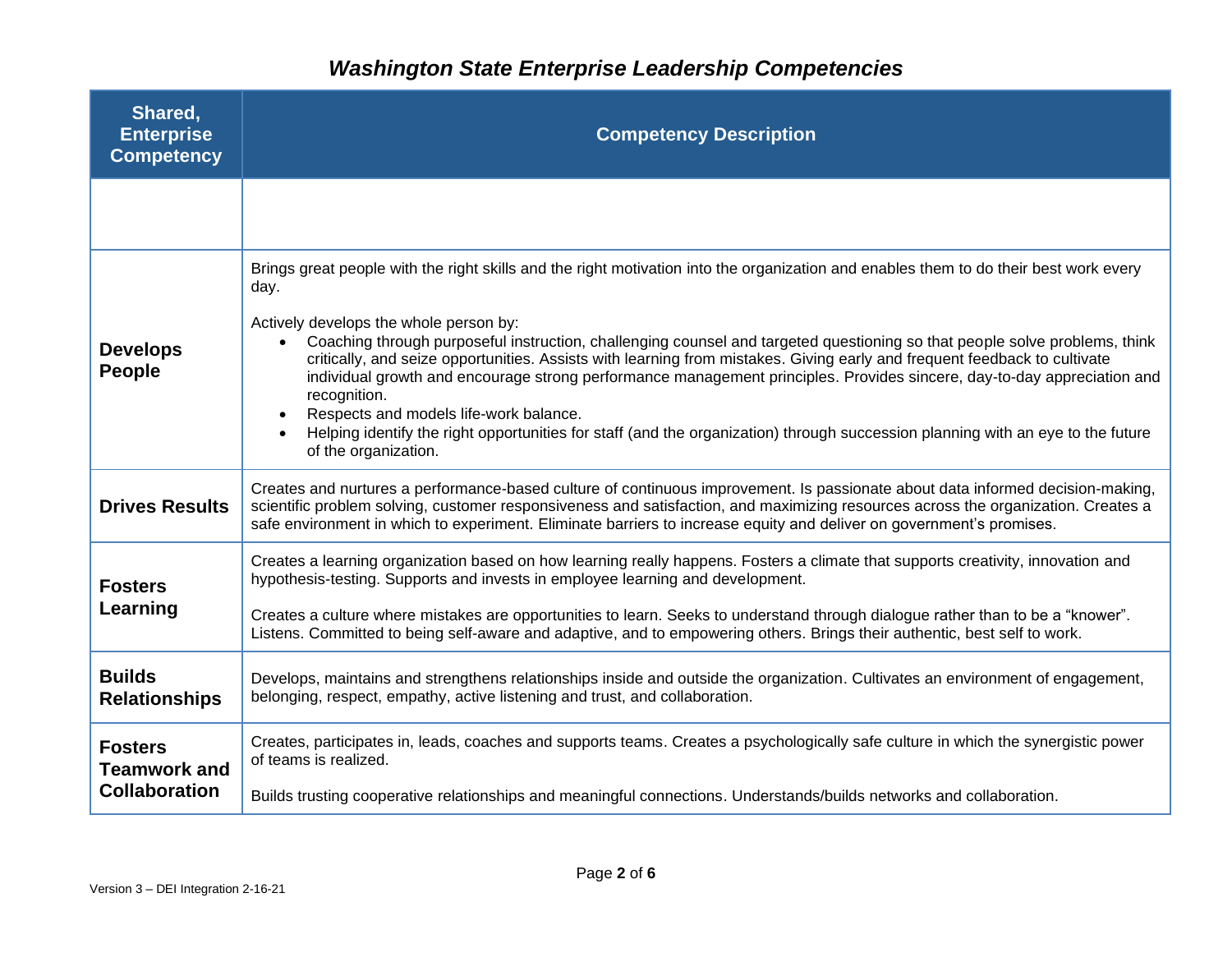| Shared,<br><b>Enterprise</b><br><b>Competency</b>                                  | <b>Competency Description</b>                                                                                                                                                                                                                                                                                                                                                                                                                                                                                                                                                                                        |
|------------------------------------------------------------------------------------|----------------------------------------------------------------------------------------------------------------------------------------------------------------------------------------------------------------------------------------------------------------------------------------------------------------------------------------------------------------------------------------------------------------------------------------------------------------------------------------------------------------------------------------------------------------------------------------------------------------------|
| <b>Communicates</b><br><b>Effectively</b>                                          | Effectively conveys ideas and shares information with others from a place of authenticity. Listens and communicates with the<br>audience in mind and an understanding of different points of view. Conveys clear, timely, persuasive messages that positively<br>influence thoughts and actions.<br>Models and creates a culture that values listening and candid conversation.                                                                                                                                                                                                                                      |
| <b>Makes Things</b><br>Happen as a<br><b>Public Servant</b>                        | Understands key forces in the organization's environment. Understands government operations, legislative process, state<br>budgeting, the role of interest groups and the media—and how all of these factors need to be considered in tackling complex issues.<br>Skillfully analyzes and decides when and how to proceed on those complex issues.<br>Understands the impact of impressions on communities and individuals served. Builds coalitions and manages stakeholder<br>relationships. Creates and sustains enough support to implement a decision.<br>Infuses public service focus into business functions. |
| <b>Leads and</b><br><b>Navigates</b><br>Change                                     | Navigates the organization through complex and changing environments, and engages staff to seek creative solutions and drive<br>change. Attends to the human side of change.<br>Experiments, takes risks and encourages others to do so.<br>Helps the organization stay appropriately anchored to mission and values in the face of external volatility, complexity and ambiguity,<br>while mastering the waves of complex change. Is open to creative problem-solving.                                                                                                                                              |
| <b>Embraces and</b><br><b>Embeds</b><br>Inclusion in<br><b>Decision-</b><br>making | Creates a workplace where differences are embraced and valued; where respect for the individual is the foundation for providing<br>every employee with the opportunity to develop their skills and talents so they can achieve their highest level of success.<br>Create, embrace, and engage teams of diverse points of view, talents, and capabilities. Is accountable for the impacts of their<br>approach, decisions and actions on themselves, coworkers, stakeholders and those we serve.                                                                                                                      |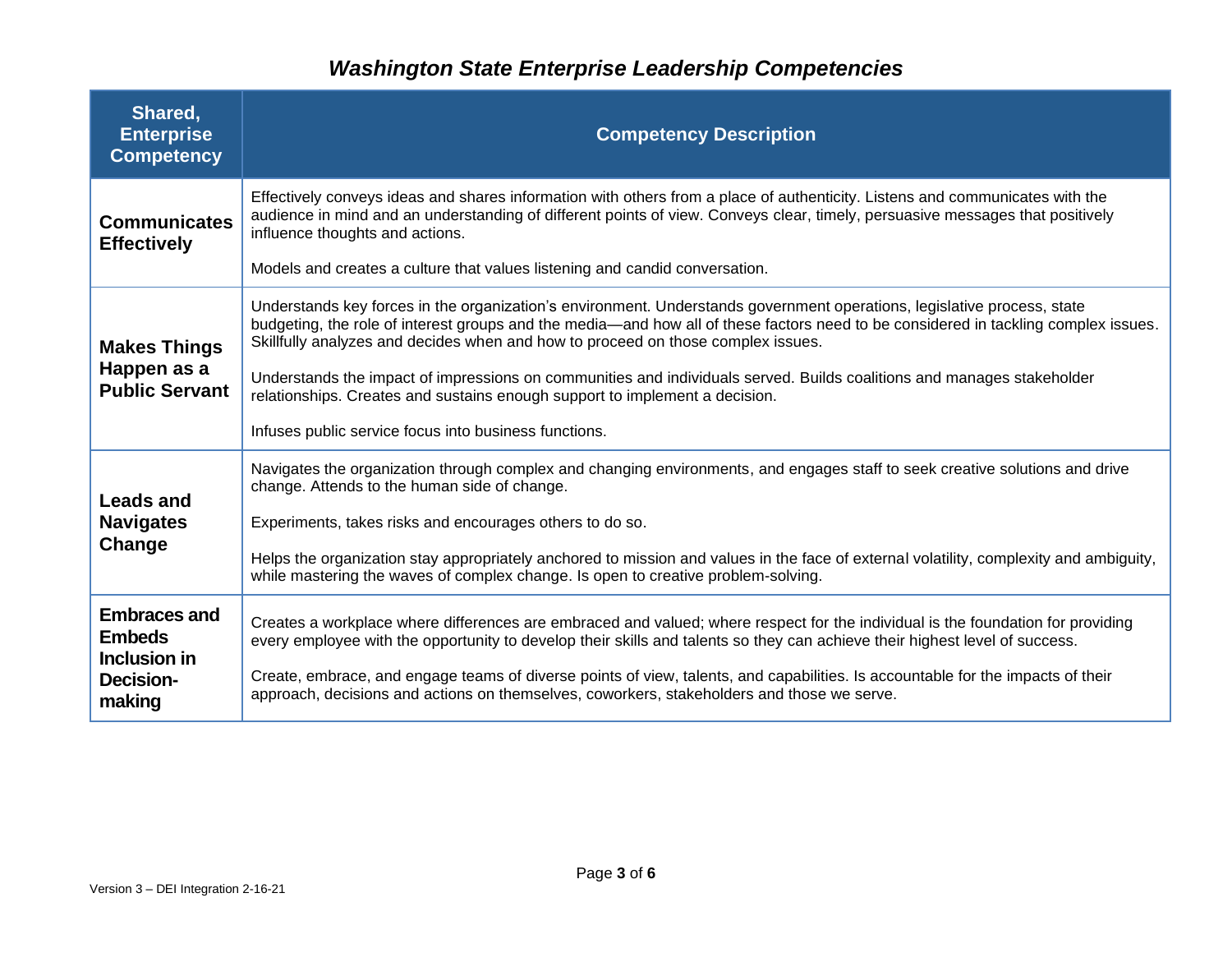# <span id="page-3-0"></span>**Text Only Descriptions**

#### **Models and Champions our Culture and Values**

- Earns the trust, respect and confidence of coworkers and customers through consistent honesty, authenticity, transparency and professionalism. Cultivates trust and relationship with people of different sexual orientations, gender ID and expressions, ability, and racial, ethnic, and cultural backgrounds.
- Sets a personal example. Understands their positional privilege. Follows through on promises and commitments. Leads with humility and respect. Removes fear from the organization.
- Is self-aware and able to self-regulate and adapt. Holds self and others accountable to model agreed-to standards. Aware of their own implicit biases and micro-aggressions and disrupts related behavior. Understands their own experiences in systems & structures to better understand & partner with people who are differently situated.
- Has courage. Addresses problems. Builds shared responsibility. Promotes accountability.
- Demonstrates a clear commitment to public service. Builds shared responsibility and ownership for advancing equity, diversity, and inclusion.
- Focuses on the customer and creates a customer-focused culture. Understands customers and their needs. Builds and maintain internal and external customer satisfaction. Co-create solutions with customers. Shift power (influence and control) to those most impacted and marginalized.

#### **Cultivates a Shared, Strategic Vision**

- Describes an inspiring, long-term vision with deep meaning for the organization or team. Defines a clear and compelling purpose for the work, connecting the work to the vision of the organization and public service. Helps employees connect to that meaning and identify the contributions they can make. Talks about future trends affecting the work. Paints big picture of group aspirations.'
- Understand, communicates and advocates the business case of why DEI.
- Looks for and sees the big picture. Anticipates implications and consequences of situations and trends. Forward-thinking. Helps the organization make connections to derive creative solutions. Applies systems thinking; sees issues from individuals, institutional, systemic, and structural perspectives. Has knowledge of historical context & current impact of oppressions like racism, patriarchy, xenophobia, etc.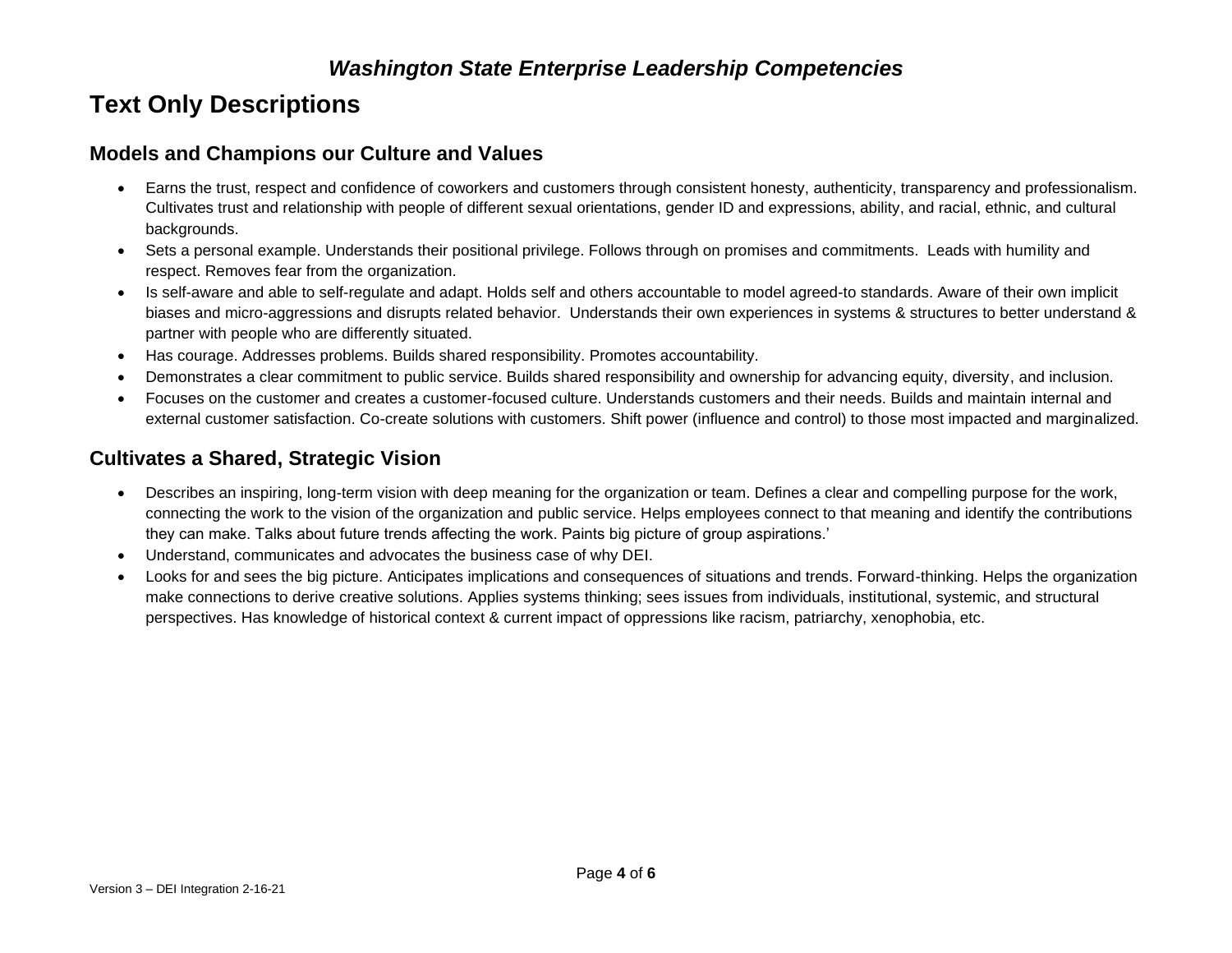### **Develops People**

- Brings great people with the right skills and the right motivation into the organization and enables them to do their best work every day.
- Actively develops the whole person by:
	- o Coaching through purposeful instruction, challenging counsel and targeted questioning so that people solve problems, think critically, and seize opportunities. Assists with learning from mistakes. Giving early and frequent feedback to cultivate individual growth and encourage strong performance management principles. Provides sincere, day-to-day appreciation and recognition. o Respects and models life-work balance.
- Helping identify the right opportunities for staff (and the organization) through succession planning with an eye to the future of the organization.

## **Drives Results**

• Creates and nurtures a performance-based culture of continuous improvement. Is passionate about data informed decision-making, scientific problem solving, customer responsiveness and satisfaction, and maximizing resources across the organization. Creates a safe environment in which to experiment. Eliminate barriers to increase equity and deliver on government's promises.

## **Fosters Learning**

- Creates a learning organization based on how learning really happens. Fosters a climate that supports creativity, innovation and hypothesistesting. Supports and invests in employee learning and development.
- Creates a culture where mistakes are opportunities to learn. Seeks to understand through dialogue rather than to be a "knower". Listens. Committed to being self-aware and adaptive, and to empowering others. Brings their authentic, best self to work.

#### **Builds Relationships**

• Develops, maintains and strengthens relationships inside and outside the organization. Cultivates an environment of engagement, belonging, respect, empathy, active listening and trust, and collaboration.

#### **Fosters Teamwork and Collaboration**

- Creates, participates in, leads, coaches and supports teams. Creates a psychologically safe culture in which the synergistic power of teams is realized.
- Builds trusting cooperative relationships and meaningful connections. Understands/builds networks and collaboration.

#### **Communicates Effectively**

- Effectively conveys ideas and shares information with others from a place of authenticity. Listens and communicates with the audience in mind and an understanding of different points of view. Conveys clear, timely, persuasive messages that positively influence thoughts and actions.
- Models and creates a culture that values listening and candid conversation.